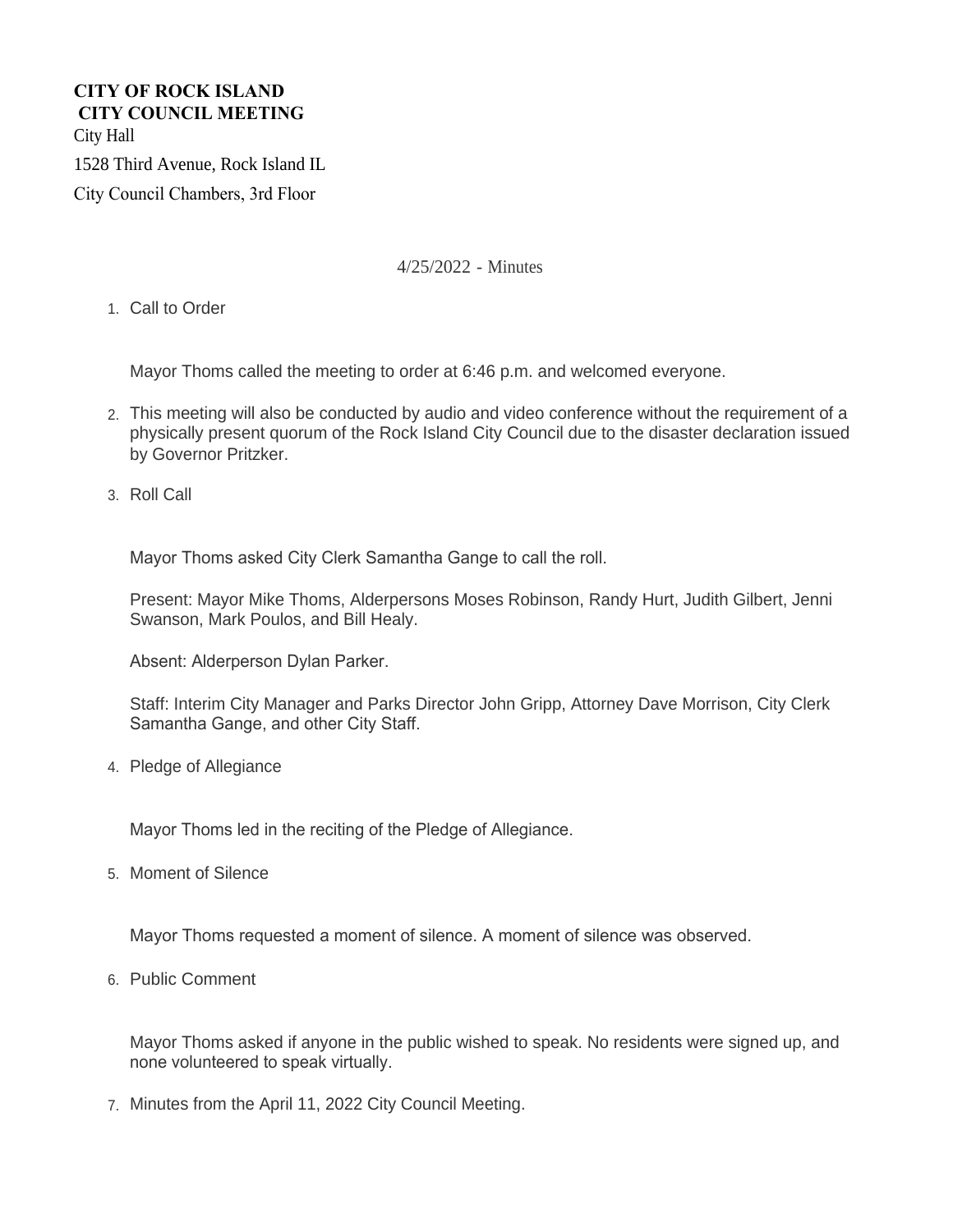#### MOTION:

Alderperson Swanson moved to approve the minutes as printed; Alderperson Robinson seconded.

VOTE:

Motion PASSED on a 6-0-1 roll call vote. Aye: Healy, Robinson, Hurt, Gilbert, Swanson, and Poulos. Nay: None. Absent: Parker.

Minutes from the April 11, 2022 Closed Session Meeting. 8.

MOTION:

Alderperson Robinson moved to approve the Closed Session minutes; Alderperson Hurt seconded.

VOTE:

Motion PASSED on a 6-0-1 roll call vote. Aye: Healy, Robinson, Hurt, Gilbert, Swanson, and Poulos. Nay: None. Absent: Parker.

Update Rock Island 9.

**Community Garage Sale –** Come to Longview Park on Saturday, April 30, 2022 from 8:00 a.m. to 2:00 p.m. for the Community Garage Sale. Shop for toys, trinkets, furniture, home decor, books, and much more! Admission is free, and vendor booths are \$20 per space. For additional information, contact the Parks & Recreation Department at (309) 732-7275.

**Black Hawk State Historic Site** – To host their 45<sup>th</sup> Annual Stroll Through Springtime event on on Saturday, April 30 from 7:00 a.m. to 12:00 p.m. at the Singing Bird Center. Explore Black Hawk Forest's Nature Preserve through Bird Watching, Wildflower Identification, and more! Join for one event or stay for the full morning. All ages are welcome to this FREE event. For more information, call (309) 788-9536 or email [HAUBERGMUSEUM@GMAIL.COM](mailto:haubergmuseum@gmail.com).

## **Rock Island Library**

• An Evening with Nick Offerman & Jeff Tweedy: Join the library online through Zoom for an evening with actor, humorist, and woodworker, Nick Offerman and his walking companion Jeff Tweedy of the band Wilco on Wednesday, April 27, 2022 from 7:00 p.m.- 8:00 p.m. Registration is free, but is required via the following link: [HTTPS://US02WEB.ZOOM.US/WEBINAR/REGISTER/WN\\_GQFFPHYOSVYMKN26FD4QKG](https://us02web.zoom.us/webinar/register/WN_gQffphYOSVyMkn26Fd4QKg)

**• Think you know Star Wars?** Join the library in celebrating May the 4th a day early with trivia, prizes, and fun! On May 3, 2022, come to the Downtown Library from 5:00 p.m. to 6:00 p.m. In five rounds of five questions, will you be victorious? For more events and information, visit the library website at [WWW.ROCKISLANDLIBRARY.ORG](http://www.rockislandlibrary.org/).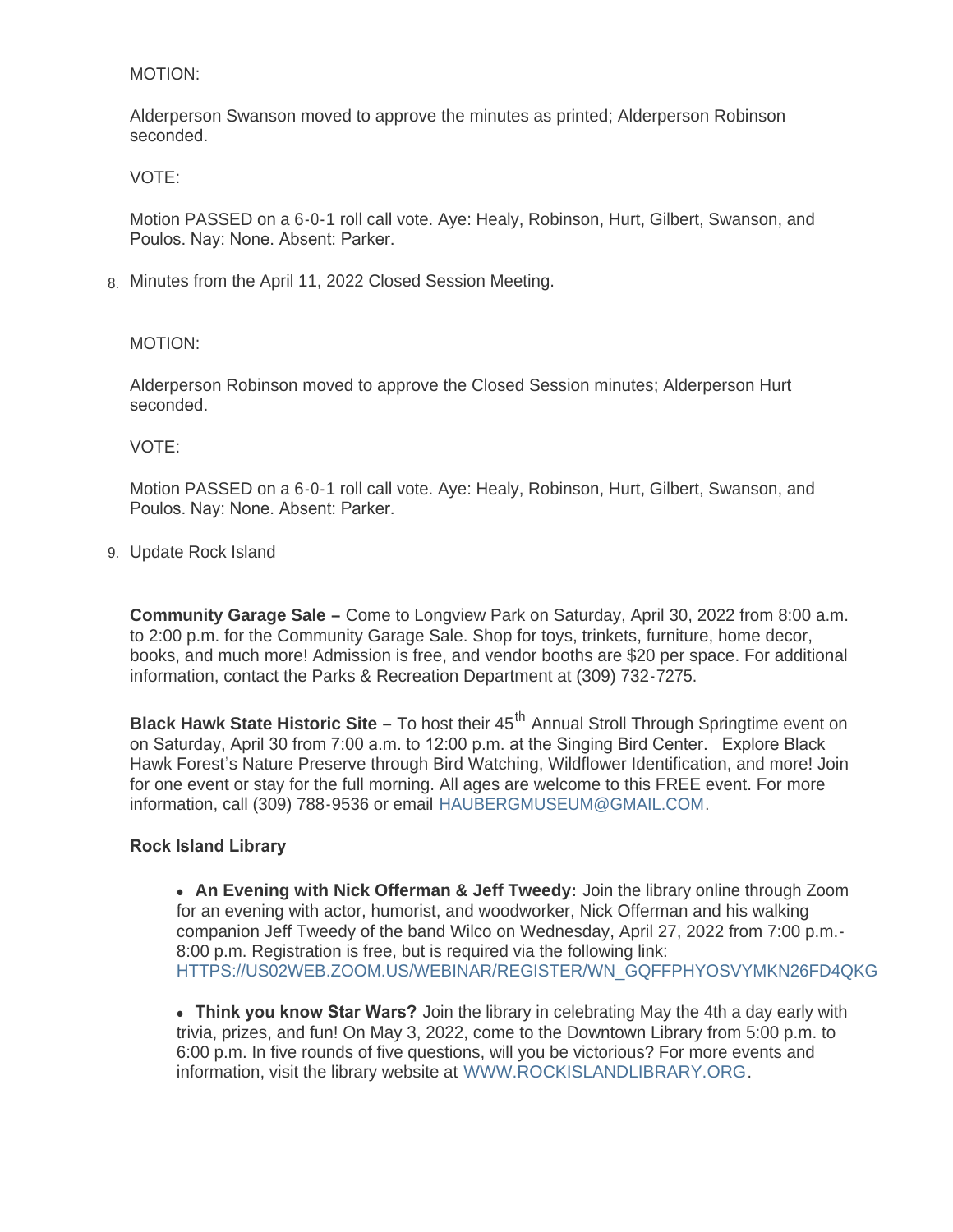Mayor Thoms will close the regular meeting and open a Public Hearing on a request from Nicole 10. Watson Lam, The Urban Reserve for a waiver of the signature requirement to secure a Liquor License at 1711 2nd Avenue.

Mayor Thoms closed the regular meeting and opened the Public Hearing. He asked if anyone in the audience or virtually wished to speak for or against the request. Nobody volunteered to speak.

Nicole Watson-Lam, owner of The Urban Reserve addressed Council. She remarked the venue is a luxury event suite with a rooftop deck that she completely renovated. The space will be used for graduations, wedding receptions, retirement parties, and other events.

Alderperson Healy asked Ms. Watson-Lam the process she undertook to attempt to collect all of the required signatures. Ms. Watson-Lam responded that because it was during the pandemic, she emailed property owners if she had contact information as well as sent letters in the mail to all addresses provided by the City. She received 11 signatures and only needed 9, however because one of the properties was City-owned, she was unable to meet the signature requirement.

Alderperson Swanson asked if she has obtained a Certificate of Liability Insurance. Clerk Gange confirmed she has received a copy of proof of insurance.

Mayor Thoms closed the Public Hearing, reopened the regular meeting, and entertained a motion.

#### MOTION:

Alderperson Swanson moved to recommend to the Mayor/Liquor Commission to waive the signature requirement as requested and approve the liquor license; Alderperson Poulos seconded.

## VOTE:

Motion PASSED on a 6-0-1 roll call vote. Aye: Healy, Robinson, Hurt, Gilbert, Swanson, and Poulos. Nay: None. Absent: Parker.

Mayor Thoms will close the regular meeting and open a Public Hearing on a request from Kenneth 11. Allen, The Gathering for a waiver of the signature requirement to secure a Liquor License at 1718 2nd Avenue.

Mayor Thoms closed the regular meeting and opened the Public Hearing.

Kenneth Allen, owner of The Gathering addressed Council seeking a waiver of the neighboring land owner signature requirements for new liquor license applicants. He has been unable to obtain the necessary signatures.

Mayor Thoms asked if anyone in the audience or virtually wished to speak for or against the waiver of signatures request.

Carey Jorgensen, Director of Property Management with Economic GROWTH Corporation addressed Council. She indicated GROWTH owns several properties in the vicinity of this potential business and expressed opposition to the waiver of signatures.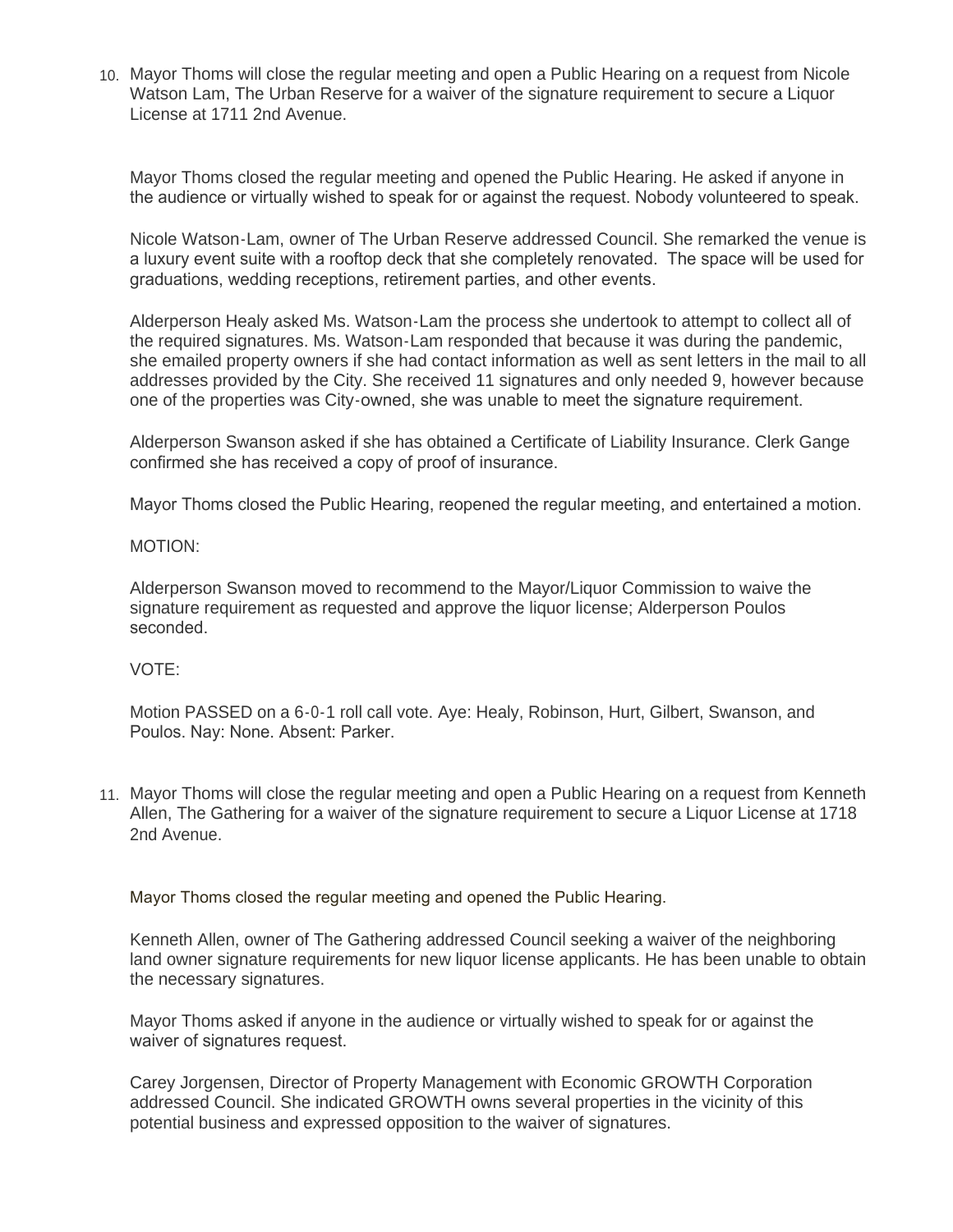Mr. Allen indicated he has submitted business plans to the City as he has leased this property for almost three years. The business would first open up as a bar and night club with the ability to hold private events and down the road a kitchen would be added.

Alderperson Hurt asked how many signatures he obtained. Mr. Allen stated he had received a total of seven signatures as of the evening of the public hearing.

Alderperson Hurt asked City Attorney Morrison if the property owner who he is leasing from is an allowable signature or if that is a conflict of interest. Mr. Morrison responded the Code of Ordinances does not specify and would probably fall under the category of a property owner.

In response to questions from Alderman Hurt, Mr. Allen denied using the premises to sponsor private events where alcohol was consumed. Alderman Hurt questioned Alan about an online post promoting a St. Patrick's Day event at the premises. Alderperson Hurt also questioned Mr. Allen about incident reports memorialized by Rock Island Police. Mr. Allen disputed the accuracy of the reports.

Alderperson Hurt asked Mr. Allen if he has been holding MMA fights on the second floor of the property. Mr. Allen responded denied MMA fights had occurred.

Alderperson Healy noted the police report on March 26, 2022, which was a separate incident from St. Patrick's Day. Mr. Allen indicated this was not a party and asked if he was allowed to have people in his building. Mr. Allen indicated this was not a party and asked if he was allowed to have people in his building. City Attorney Morrison discussed the necessity of a certificate of completion once a plan had been submitted to inspections.

Alderperson Gilbert asked for clarification from Fire Chief Yerkey as to whether the Fire Marshal has to also grant a certificate that the building meets the fire code. Chief Yerkey remarked that is done in concert with the Chief Building Official as much of the fire code references the building code.

Miles Brainard, Director of the Community and Economic Development Department indicated the building is viewed as a work site until the corrections are fully remedied, the only people who should be inside the building are the property owner and/or their agents and contractors working to complete the corrections.

City Attorney Morrison stated Mr. Allen is here for the waiver of signatures only and whether the work on the building is complete is irrelevant to the waiver as the ordinance states Council should base their decision on whether or not it is in the best interest of the City to grant the waiver.

Mayor Thoms stated the factors and violations are relevant as it is an indication of whether or not the rules would be followed if a liquor license is granted.

Mr. Allen remarked his building has never had a code violation and that these are only deficiencies and the final inspection is the only thing left. He asked Council to not give weight to the police reports and opined the police are watching him and it appears as a setup to deny him the liquor license.

Nicole Watson-Lam, property owner and one of the required signatures, addressed Council and spoke in favor of Mr. Allen's waiver application.

Alderperson Swanson asked if there is a Certificate of Liability Insurance for the building. Clerk Gange responded there was not and this is a requirement for the liquor license, but not a requirement for the waiver of signatures. Alderperson Swanson asked if the business was still not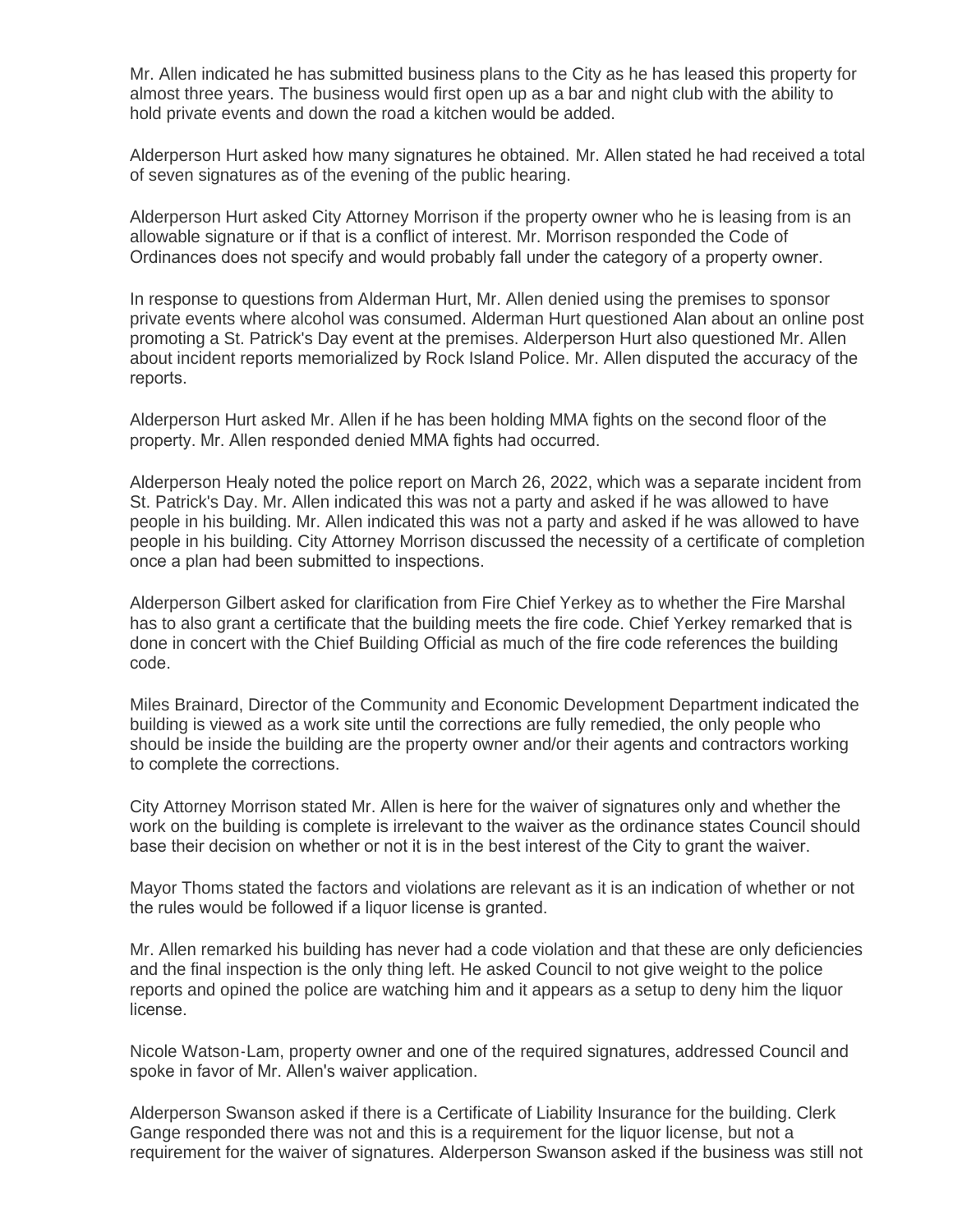requirement for the waiver of signatures. Alderperson Swanson asked if the business was still not in good standing with the Illinois Secretary of State as stated in the report. Clerk Gange confirmed this has been corrected and is now in good standing.

Alderperson Healy asked how he went about obtaining the required signatures. Mr. Allen responded he sent a letter to every address provided by the City and obtained signatures from the grocery store and Ms. Brimani's in person. Alderperson Healy noted two of the required properties are his and he was not approached about it. Mr. Allen noted some of the letters were returned and he sent out a second letter and some of those were also returned.

Alderperson Poulos asked Lieutenant Morris to address Council on the details of the police memo #22-017 dated March 26, 2022. Lieutenant Morris said the police were called to the Stern Center in reference to their garbage dumpsters being used by another business. The police report discusses the details of the contents of what was in the dumpster and that it matched the balloons and tablecloths from The Gathering. Alderperson Poulos asked if there was proof or evidence of alcohol. Lieutenant Morris responded there was not.

Mr. Allen explained the circumstances surrounding the allegations related to the party and alleged use of dumpster.

Attorney Morrison referenced Chapter 3.6 of the City of Rock Island Code of Ordinances and reiterated the hearing is based on whether or not City Council recommends to the Mayor/Liquor Commissioner the waiver of the signature requirement.

Mr. Othel Gay came to the podium to address Council and asked if there are any code violations. Attorney Morrison remarked it his understanding from speaking with the City's building official that there aren't code violations, but the items under construction haven't been inspected to determine if they meet the code.

Attorney Morrison referenced Chapter 3.6 of the City of Rock Island Code of Ordinances and reiterated the hearing is based on whether or not City Council recommends to the Mayor/Liquor Commissioner the waiver of the signature requirement.

Alderperson Gilbert asked if he was required to obtain 14 signatures and if he received 7. Mr. Allen responded affirmatively.

Alderperson Robinson remarked the questions asked by other Council members might set a bad precedent.

Attorney Morrison remarked City Council should base their decision on whether or not this is in the best interest of the City. The ordinance does not provide clarification as to what constitutes the best interest of the City and each Council member will need to make that determination.

#### MOTION:

Alderperson Robinson made a motion to recommend to the Mayor/Liquor Commissioner to waive the signature requirement as requested. The motion failed due to lack of a second on the motion.

12. Request from Good Shepherd Presbyterian Church at 1822 24th Street to vacate a section of an alleyway located between two properties they own to locate two ground mounted solar arrays. (Second Reading)

MOTION: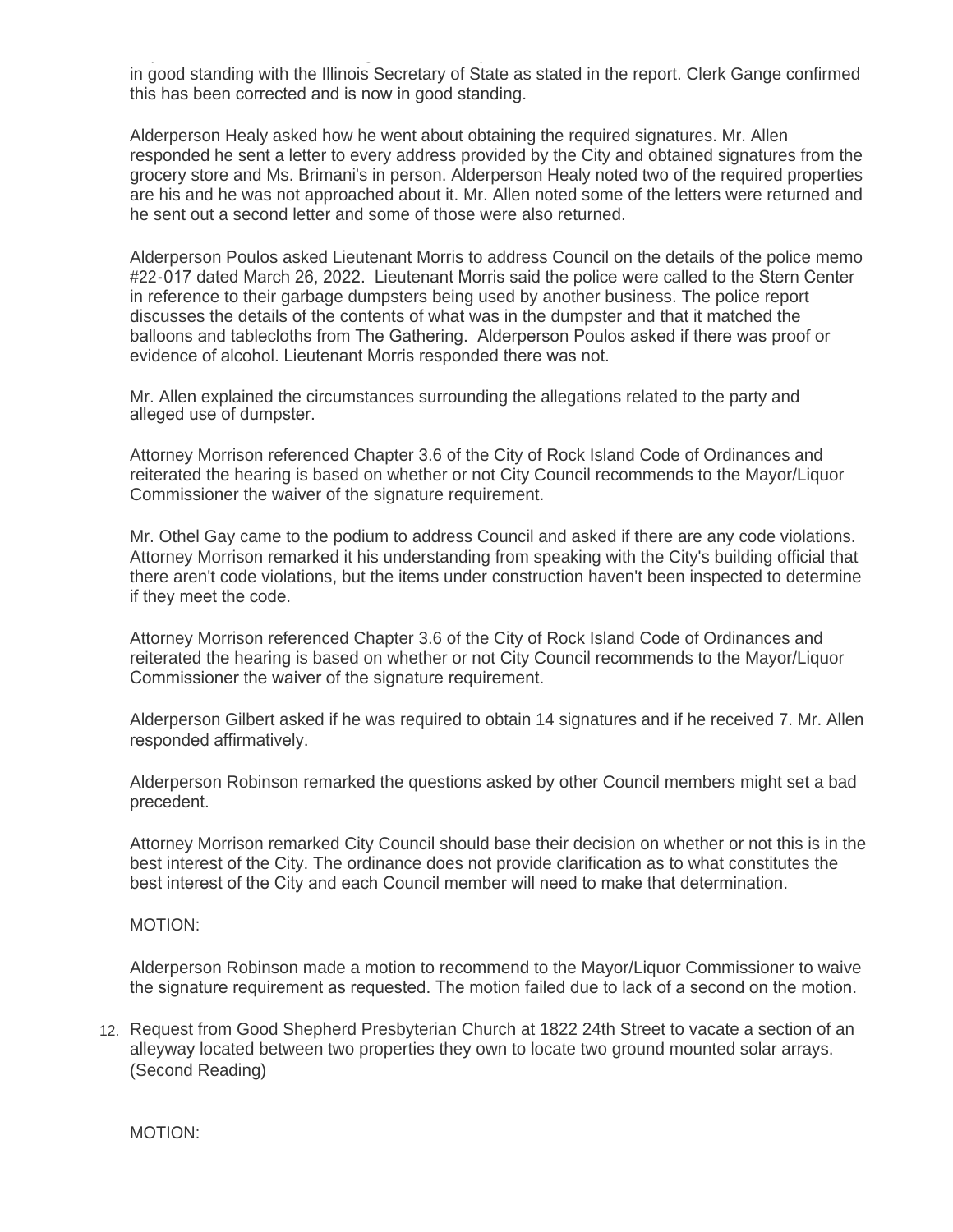Alderperson Gilbert moved to pass the ordinance; Alderperson Swanson seconded.

VOTE:

Motion PASSED on a 6-0-1 roll call vote. Aye: Healy, Robinson, Hurt, Gilbert, Swanson, and Poulos. Nay: None. Absent: Parker.

## Claims 13.

a. Report from the Human Resources Department regarding payment in the amount of \$11,652.54 to David G. Morrison, City Attorney, for services rendered during the month of March 2022.

## MOTION:

Alderperson Poulos moved to approve claims item a; Alderperson Healy seconded.

VOTE:

Motion PASSED on a 6-0-1 roll call vote. Aye: Healy, Robinson, Hurt, Gilbert, Swanson, and Poulos. Nay: None. Absent: Parker.

- b. Report from the Public Works Department regarding payment to McClintock Trucking & Excavating, Inc. of Silvis, IL in the amount of \$14,185.47 for the Water Service and Sanitary Lateral Repair Program, Project Numbers 2526 and 2564.
- c. Report from the Public Works Department regarding final payment to Centennial Contractors of Moline, IL in the amount of \$256,960.76 for the 35th Street Reconstruction 6th and 7th Avenues Project, CRI 2833.

MOTION:

Alderperson Healy moved to approve claim items b and c; Alderperson Hurt seconded.

VOTE:

Motion PASSED on a 6-0-1 roll call vote. Aye: Healy, Robinson, Hurt, Gilbert, Swanson, and Poulos. Nay: None. Absent: Parker.

Claims for the week of April 1 through April 7, 2022 in the amount of \$591,968.70; April 8 through 14. April 14, 2022 in the amount of \$281,351.35; and payroll for the weeks of March 21 through April 3, 2022 in the amount of \$1,517,165.87.

## MOTION:

Alderperson Hurt moved to allow the claims and payroll; Alderperson Poulos seconded.

VOTE: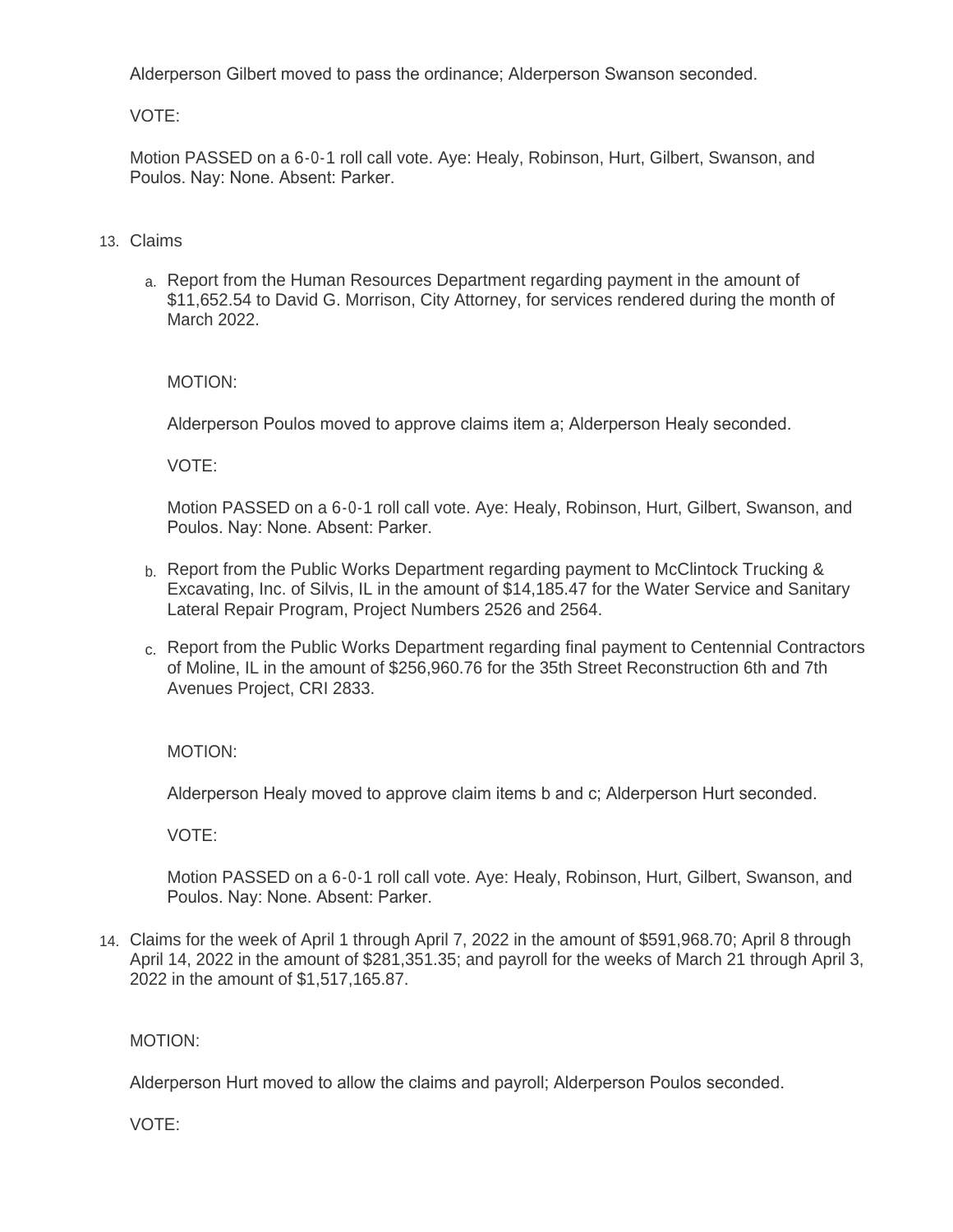Motion PASSED on a 6-0-1 roll call vote. Aye: Healy, Robinson, Hurt, Gilbert, Swanson, and Poulos. Nay: None. Absent: Parker.

15. ACH payments for the month of March 2022 in the amount of \$843,389.37.

MOTION:

Alderperson Swanson moved to approve the ACH payments; Alderperson Gilbert seconded.

VOTE:

Motion PASSED on a 6-0-1 roll call vote. Aye: Healy, Robinson, Hurt, Gilbert, Swanson, and Poulos. Nay: None. Absent: Parker.

16. Purchase Card claims for the period of March 1 through March 28, 2022 in the amount of \$69,534.20.

MOTION:

Alderperson Healy moved to approve the purchase card claims; Alderperson Swanson seconded.

VOTE:

Motion PASSED on a 6-0-1 roll call vote. Aye: Healy, Robinson, Hurt, Gilbert, Swanson, and Poulos. Nay: None. Absent: Parker.

17. Report from the Public Works Department regarding sealed bids for the application of 9,000 square yards of asphalt-based rejuvenator at the intersection of 38th Street and 18th Avenue and the application of 30,000 square yards of maltene based restorative seal on Ridgewood Road, recommending the bid be awarded to Corrective Asphalt Materials, LLC of South Roxana, IL in the amount of \$48,570.00.

## MOTION:

Alderperson Hurt moved to approve the bid as recommended and authorize the Interim City Manager to execute the contract; Alderperson Poulos seconded.

Alderperson Poulos asked if this same project was already done. Mike Bartels, Public Works Director responded that the intersection was redone prior to the rest of 38th Street being done so there's two different projects and products of materials.

VOTE:

Motion PASSED on a 6-0-1 roll call vote. Aye: Healy, Robinson, Hurt, Gilbert, Swanson, and Poulos. Nay: None. Absent: Parker.

18. Report from the Public Works Department regarding sealed bids for a five-year contract for landscaping beds on 4th and 5th Avenues between 15th and 24th Streets, recommending the bid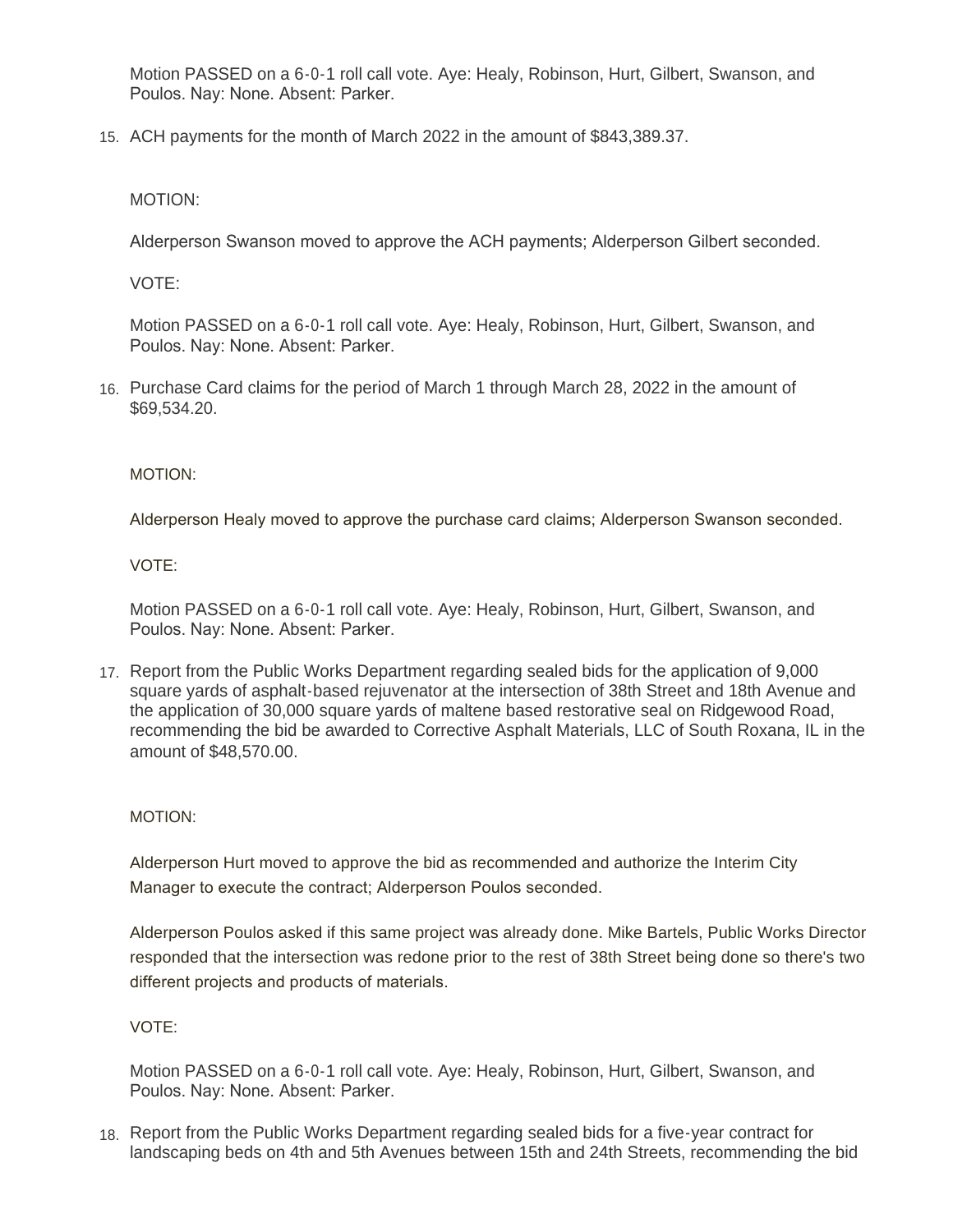landscaping beds on 4th and 5th Avenues between 15th and 24th Streets, recommending the bid for the contract be awarded to Yard Vets LLC, Davenport, IA in the amount of \$160,000.00.

## MOTION:

Alderperson Robinson moved to approve the bid for the contract as recommended and authorize the Interim City Manager to execute the letter of intent; and direct staff to negotiate a purchase agreement; Alderperson Healy seconded.

## VOTE:

Motion PASSED on a 6-0-1 roll call vote. Aye: Healy, Robinson, Hurt, Gilbert, Swanson, and Poulos. Nay: None. Absent: Parker.

19. Report from the Community & Economic Development Department regarding a request to sell a City-owned parcel 11326 (Ridgewood Road Farm parcel) to the Saia Motor Freight Line, LLC for a distribution and truck terminal.

## MOTION:

Alderperson Hurt moved to approve to sell parcel 11326 to the Saia Motor Freight Line, LLC; authorize the Interim City Manager to execute the letter of intent; and direct staff to negotiate a purchase agreement; Alderperson Poulos seconded.

## VOTE:

Motion PASSED on a 6-0-1 roll call vote. Aye: Healy, Robinson, Hurt, Gilbert, Swanson, and Poulos. Nay: None. Absent: Parker.

20. Report from the Public Works Department regarding a resolution for the maintenance of streets and highways by the municipality under the Illinois Highway Code and request for expenditure/authorization of Motor Fuel Tax funds for the 35th Street reconstruction project between 6th and 7th Avenues.

## MOTION:

Alderperson Poulos moved to approve the request as recommended for the expenditure/authorization of Motor Fuel Tax Funds; adopt the resolution; and authorize the Interim City Manager and City Clerk to execute the documents; Alderperson Swanson seconded.

## VOTE:

Motion PASSED on a 6-0-1 roll call vote. Aye: Healy, Robinson, Hurt, Gilbert, Swanson, and Poulos. Nay: None. Absent: Parker.

21. Report from the Legal Department regarding amendments to Article VI, Division 5, Human Rights Commission Ordinance. (First Reading)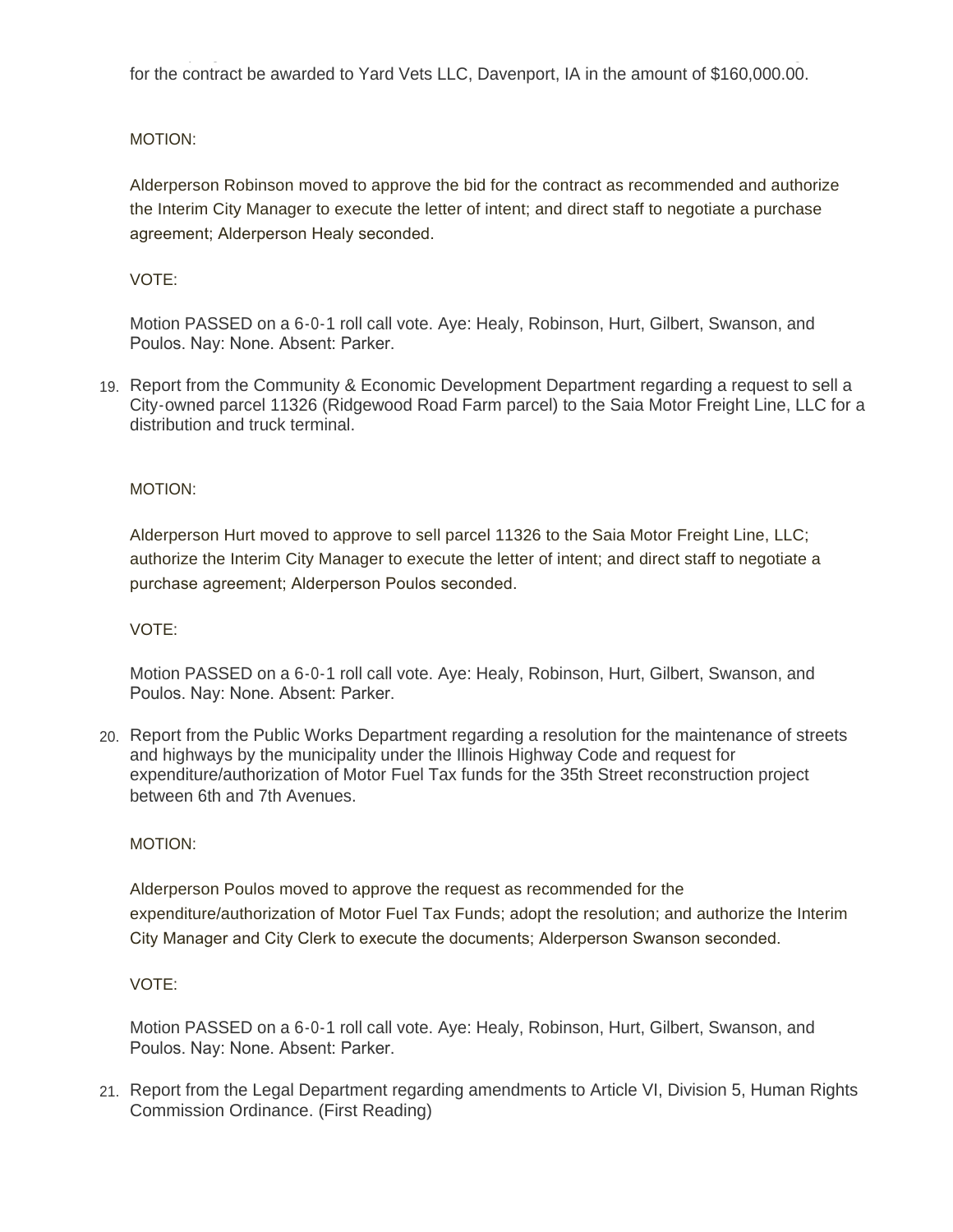Mayor Thoms announced this item has been removed from the agenda.

22. Report from the Finance Department regarding an adjustment to the CY 2022 budget, increasing the Parks and Recreation Fund (555) revenue and expenditure budgets by \$50,000.00.

## MOTION:

Alderperson Swanson moved to approve the budget adjustment as recommended; Alderperson Robinson seconded.

VOTE:

Motion PASSED on a 6-0-1 roll call vote. Aye: Healy, Robinson, Hurt, Gilbert, Swanson, and Poulos. Nay: None. Absent: Parker.

23. Report from the Finance Department regarding adjustments to the CY 2022 budget, decreasing expenditures in the Fleet Amortization Fund and increasing expenditures in the General Fund by \$30,316.50.

MOTION:

Alderperson Swanson moved to approve the budget adjustment as recommended; Alderperson Healy seconded.

VOTE:

Motion PASSED on a 6-0-1 roll call vote. Aye: Healy, Robinson, Hurt, Gilbert, Swanson, and Poulos. Nay: None. Absent: Parker.

Report from the City Manager regarding the appointment of Richard Landi as Police Chief. 24.

#### MOTION:

Alderperson Poulos moved to approve the appointment as recommended; Alderperson Hurt seconded.

#### VOTE:

Motion PASSED on a 6-0-1 roll call vote. Aye: Healy, Robinson, Hurt, Gilbert, Swanson, and Poulos. Nay: None. Absent: Parker.

OATH OF OFFICE - City Clerk Samantha Gange administered the Oath of Office to Richard Landi, Police Chief.

Report from the Mayor's Office regarding the appointments and reappointments to the 25. Preservation Commission, Commercial Industrial Revolving Loan Fund, Liquor Commission, Board of Zoning Appeals, Park Board, and Fire Pension Board.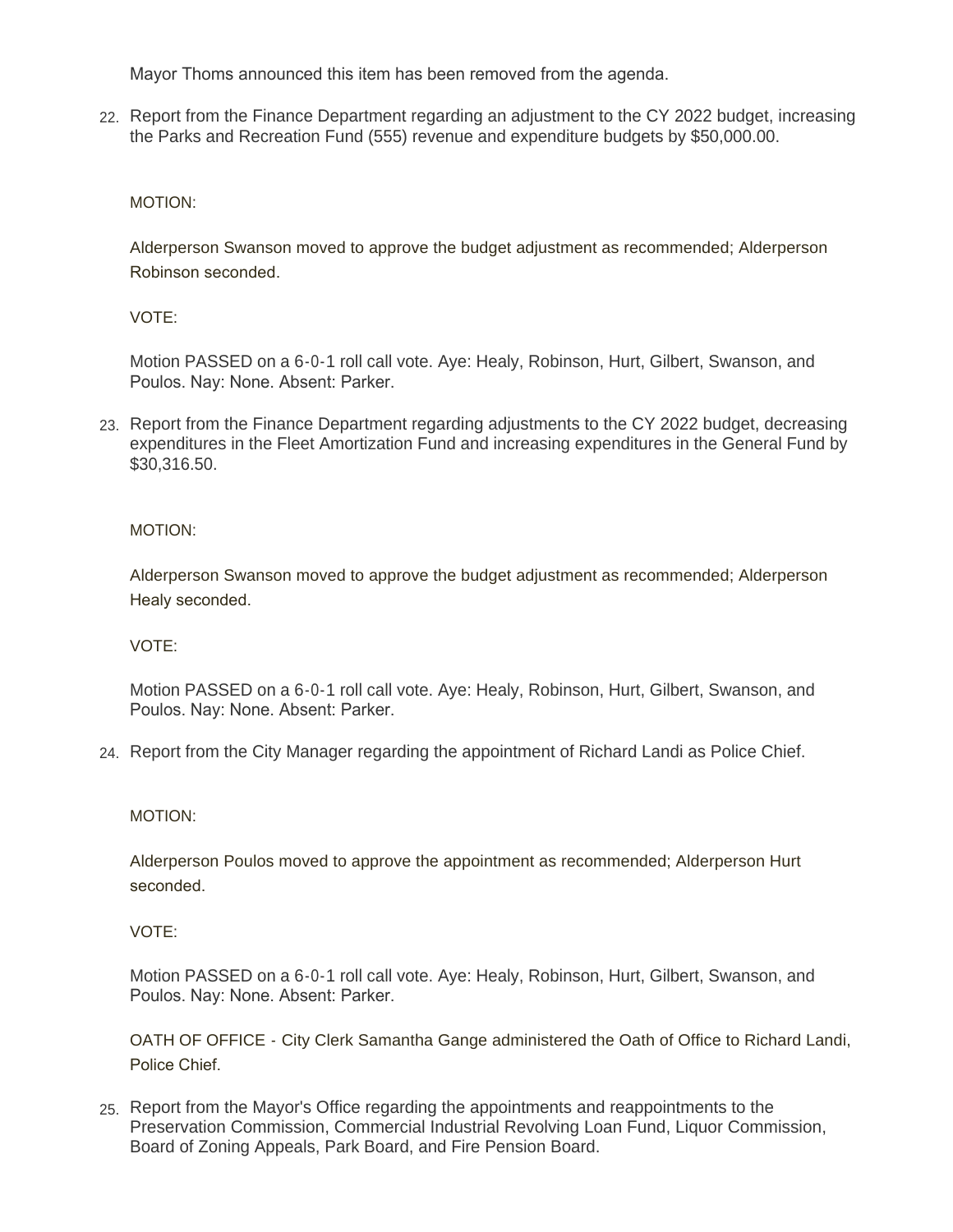#### MOTION:

Alderperson Poulos moved to approve the appointments and reappointments as recommended; Alderperson Hurt seconded.

Alderperson Robinson asked if there are term limits on boards and commissions. Ms. Gange responded it is up to the individual board or commission to set those terms and the Preservation Commission has a maximum of 2 terms. Alderperson Robinson remarked there are many residents who want to serve in these different capacities and if the same people are reappointed new people are not afforded the opportunity. Mayor Thoms responded he does look at the longevity of someone when reappointing and tries to maintain a balance. Alderperson Gilbert noted the website lists all of the boards and commissions with the terms and names of members.

Alderperson Swanson asked if the Mayor could limit the number of committees people could serve on to only one committee. Mayor Thoms indicated that if people are on two boards and commissions it's because one is ad hoc and doesn't meet on a regular basis. Moving forward, he will ensure people are only appointed to one board and commission.

Alderperson Healy recused himself from the vote.

#### VOTE:

Motion PASSED on a 5-0-1 roll call vote. Aye: Robinson, Hurt, Gilbert, Swanson, and Poulos. Nay: None. Absent: Parker.

Report from the City Clerk's office regarding requests from Othea Stevenson, Shiloh, IL to use 26. sound amplification and close off 12th Street and 10th Avenue between 11th Street and 12th Avenue and Glenhurst Court/DeMar's Way on Saturday, May 7, 2022 from 2:00 p.m. to 5:00 p.m. as part of a block party against gun violence.

## MOTION:

Alderperson Robinson moved to approve the street closing and sound amplification requests as recommended; Alderperson Gilbert seconded.

Mayor Thoms remarked this is a wonderful event.

## VOTE:

Motion PASSED on a 6-0-1 roll call vote. Aye: Healy, Robinson, Hurt, Gilbert, Swanson, and Poulos. Nay: None. Absent: Parker.

27. Report from the City Clerk's office regarding a request from the Augustana College Office of Student Life and Leadership to use sound amplification on Saturday, May 7, 2022 from 1:00 p.m. to 11:00 p.m. at Lindberg Stadium, 520 38th Street as part of the 7th Annual Slough Fest.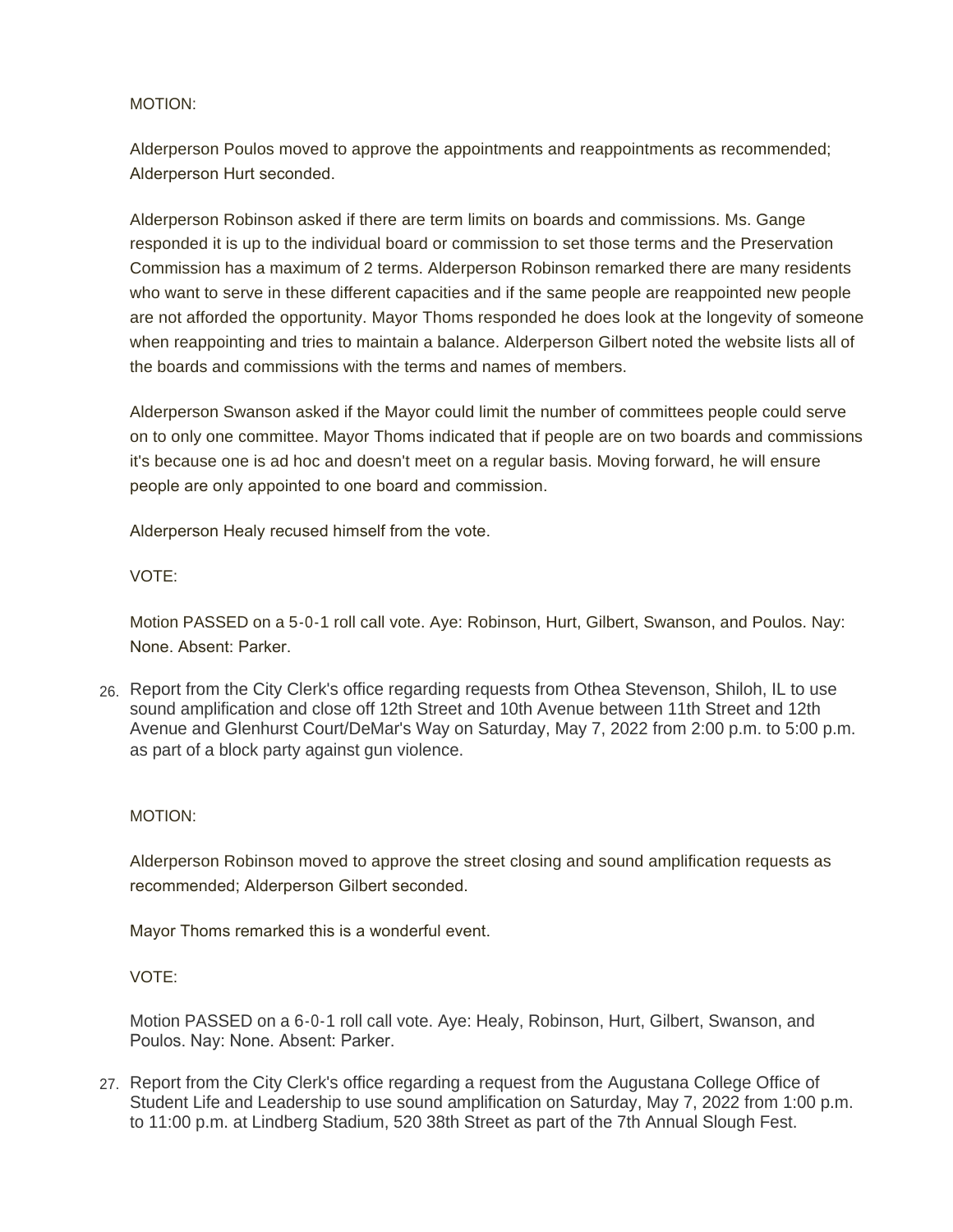#### MOTION:

Alderperson Healy moved to approve the sound amplification permit as recommended; Alderperson Poulos seconded.

VOTE:

Motion PASSED on a 6-0-1 roll call vote. Aye: Healy, Robinson, Hurt, Gilbert, Swanson, and Poulos. Nay: None. Absent: Parker.

Report from the City Clerk's office regarding an Activity Permit application and Resolution for the 28. Cornbelt Running Club to hold their annual Quad Cities Distance Classic Half Marathon and 5K Run Road Races on Sunday, May 9, 2022 from 7:30 a.m. to 11:00 a.m.

#### MOTION:

Alderperson Robinson moved to approve the event as recommended; Alderperson Hurt seconded.

VOTE:

Motion PASSED on a 6-0-1 roll call vote. Aye: Healy, Robinson, Hurt, Gilbert, Swanson, and Poulos. Nay: None. Absent: Parker.

Other Business 29.

Alderperson Swanson thanked the Public Works Director and Interim City Manager for extending the leaf collection program due to bad weather.

Alderperson Gilbert remarked she requested at the last City Council meeting for the Downtown Steering Committee and Safety Committee to be placed under the Open Meetings Act (OMA). She is asking again for these committees to be placed under OMA. For example, neither of these committees include the Public Works Director although much of the conversation is around public infrastructure. Also, City Council members would like to voice opinions at these meetings and are unable to do so. Most importantly, there has been no public input on the downtown revitalization project. She stated because these committees are not subject to OMA currently, there is no transparency.

Mayor Thoms responded that if these meetings were open to the public, it might prevent members on the committees from speaking openly. In 2015 the public had the opportunity to provide input and the Downtown Steering Committee is for the most part working off of this plan. Once the plan is developed, it will be presented to City Council for approval and the public will have the opportunity to provide input.

Alderperson Gilbert asked if the City is going to guarantee public hearings and public input. Mayor Thoms remarked he is in favor of having public input.

Alderperson Healy remarked everyone wants the best for the City and public input needs to be heard. With regards to the Downtown Steering Committee, the public might want something different than what the committee wants and those ideas should be heard. Mayor Thoms noted that if the Special Service Area (SSA) passes in the downtown it will include private dollars from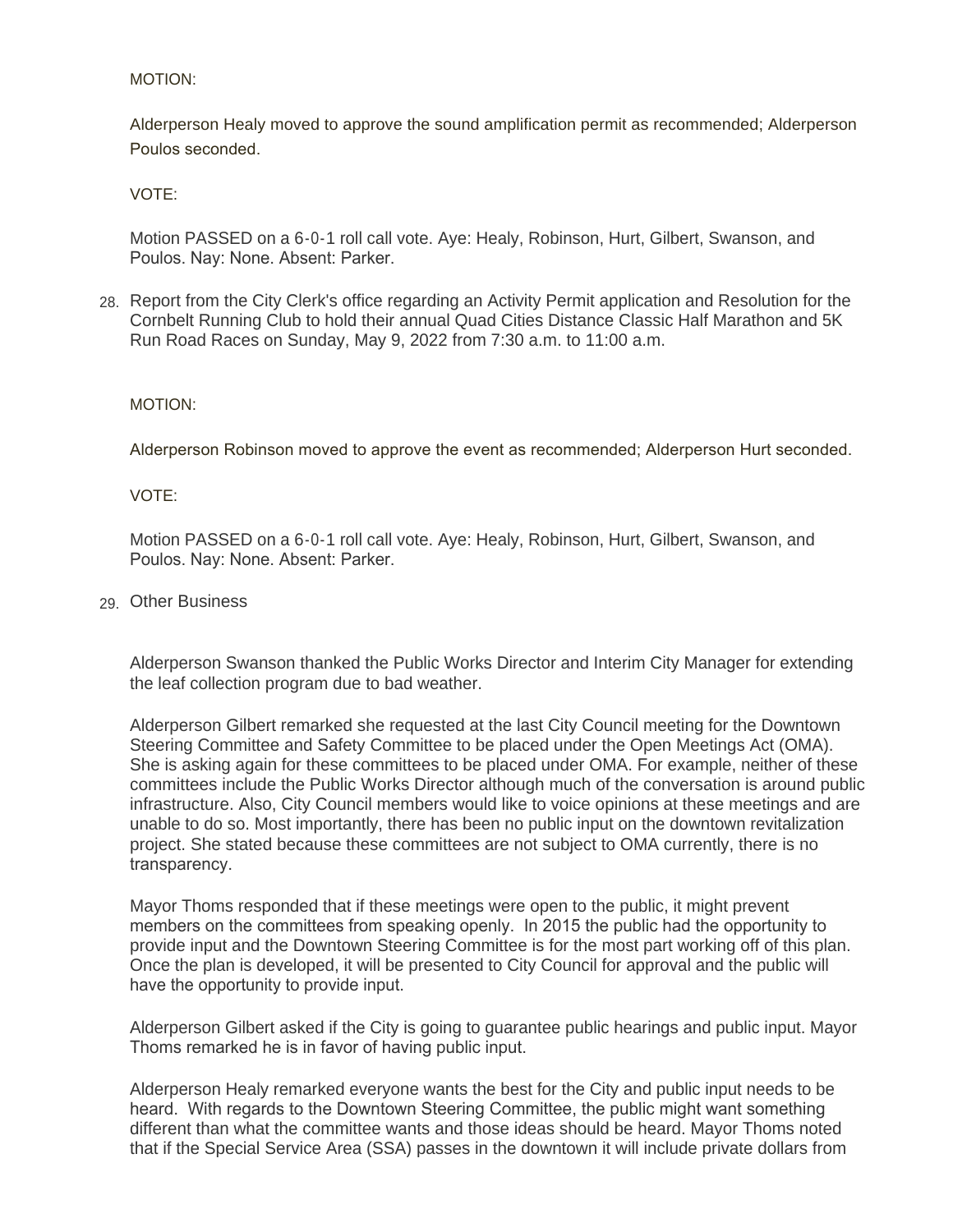that if the Special Service Area (SSA) passes in the downtown it will include private dollars from businesses and they choose how to spend their money not the public. Mayor Thoms agreed that with public money such as the Tax Increment Financing (TIF) dollars, the public should have input on how that money is spent. In response to Alderperson Gilbert's comment about getting public input now and not after plans have been finalized, Mayor Thoms agreed that there should be public input, but not at every meeting. He remarked at what point to you draw the line as public input was received in 2015 and they are working off of that plan. Mayor Thoms indicated he will talk with the committee and encourage them to hold a public meeting. Alderperson Gilbert suggested the Downtown Steering Committee create a kiosk type display for the public and put it at different locations for the public to see such as the library and City Hall and allow opportunity for public to comment.

Alderperson Poulos asked if the public can leave comments on the City's website. Alderperson Gilbert responded there is not a way to do this currently.

Mayor Thoms noted the Downtown Steering Committee is a private group and the City doesn't have control over it. Alderperson Gilbert commented this should be a Committee under the City's purview as they are discussing how to spend taxpayer money. Mayor Thoms responded that any public money to be spent on the downtown will have to be approved by Council.

Alderperson Swanson remarked the Downtown Steering Committee could present an update to Council during a Study Session. Mayor Thoms agreed.

Mr. Brainard addressed Council and noted he is a member of the Downtown Steering Committee. Mr. Cullen does provide detailed notes recapturing what was discussed in these meetings. He also added Council members are welcome to attend to listen to what is being discussed. Mr. Gripp indicated Council does receive the notes. Mr. Brainard added the notes could also be posted for the public to see. He said it appears there is a slight misunderstanding about what these meetings entail as the meetings typically discuss more things that impact the businesses and property owners such as what kind of services and programming the SSA would offer and how that would look and very little conversations about details of infrastructure. Mr. Gripp indicated he would contact Mr. Cullen to see if the meeting notes can be posted for the public to see.

Alderperson Swanson remarked there seems to be some mistrust as to how the public money will be spent and nobody seems to know exactly what the plan entails. Mr. Brainard indicated these meetings seldom discuss how the public money should be spent and the committee is well aware that they do not have any final decision-making authority.

Alderperson Hurt asked when would they hear about whether or not the state grant for the downtown revitalization was awarded to the City. Alderperson Healy responded the end of the May. Alderperson Hurt said if the City does not receive the grant or if it is a smaller amount than what they applied for then the plans for the project would change. In response to the amount of money allocated to the downtown project, it was confirmed \$2.5 million in ARPA dollars, \$1.5 million in TIF dollars, and the \$3 million state grant that is still pending for a total of \$7 million.

Alderperson Gilbert asked if Mr. Brainard could send Council members an update on what was allocated when the TIF closed. Mr. Brainard responded affirmatively. He added he will also send the resolutions for the TIF and the ARPA funds.

Motion to Adjourn. 30.

MOTION: